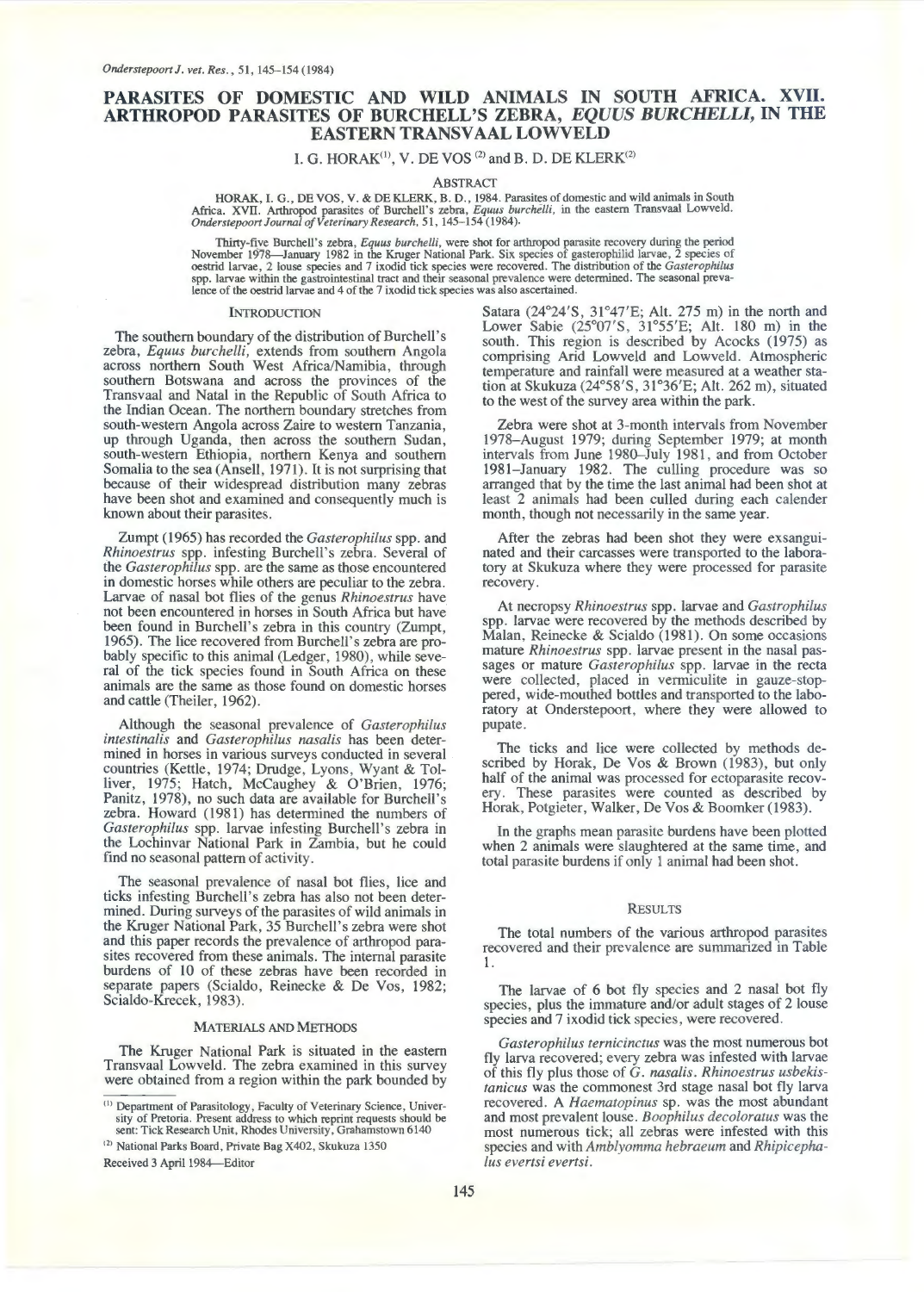# TABLE **1** The arthropod parasites recovered from Burchell's zebra in the Kruger National Park

| Arthropod species                                                                                                                                                                                                                           |                                                             |                                                                     |                                           | Total numbers of arthropods recovered                  |                                    |                                                                       | Percentage<br>of animals<br>infested                           |
|---------------------------------------------------------------------------------------------------------------------------------------------------------------------------------------------------------------------------------------------|-------------------------------------------------------------|---------------------------------------------------------------------|-------------------------------------------|--------------------------------------------------------|------------------------------------|-----------------------------------------------------------------------|----------------------------------------------------------------|
| Zebra bot flies                                                                                                                                                                                                                             | 1st<br>stage<br>larvae                                      | 2nd<br>stage<br>larvae                                              |                                           | 3rd<br>stage<br>larvae                                 |                                    | Total                                                                 |                                                                |
| Gasterophilus spp.<br>Gasterophilus haemorrhoidalis<br>Gasterophilus inermis<br>Gasterophilus meridionalis<br>Gasterophilus nasalis<br>Gasterophilus pecorum<br>Gasterophilus ternicinctus                                                  | 564                                                         | 718<br>734<br>787<br>3 0 1 4<br>1 3 6 1<br>1808                     |                                           | 1 702<br>3 3 8 8<br>1949<br>5 1 1 8<br>3 1 4 8<br>6837 |                                    | 564<br>2 4 2 0<br>4 1 2 2<br>2 7 3 6<br>8 1 3 2<br>4 5 0 9<br>8 6 4 5 | 88,6<br>97,1<br>77,1<br>91,4<br>100,0<br>94,3<br>100,0         |
| Zebra nasal bot flies*                                                                                                                                                                                                                      |                                                             |                                                                     |                                           |                                                        |                                    |                                                                       |                                                                |
| Rhinoestrus spp.<br>Rhinoestrus steyni<br>Rhinoestrus usbekistanicus                                                                                                                                                                        | 1 409                                                       | 53                                                                  |                                           | 24<br>109                                              |                                    | 1 4 6 2<br>24<br>109                                                  | 84,8<br>24,2<br>36,4                                           |
| Lice*                                                                                                                                                                                                                                       |                                                             | Nymphae                                                             |                                           | <b>Adults</b>                                          |                                    | Total                                                                 |                                                                |
| Damalinia sp.<br>Haematopinus sp.                                                                                                                                                                                                           |                                                             | 342<br>752                                                          |                                           | 197<br>469                                             |                                    | 539<br>1 2 2 1                                                        | 30,3<br>51,5                                                   |
| Ixodid ticks*                                                                                                                                                                                                                               | Larvae                                                      | Nymphae                                                             | ೆ ೆ                                       | 99                                                     |                                    | Total                                                                 |                                                                |
| Amblyomma hebraeum<br><b>Boophilus</b> decoloratus<br>Hyalomma truncatum<br>Rhipicephalus appendiculatus<br>Rhipicephalus appendiculatus/zambeziensis<br>Rhipicephalus evertsi evertsi<br>Rhipicephalus simus<br>Rhipicephalus zambeziensis | 7476<br>35 321<br>$\Omega$<br>6 3 2 8<br>20 009<br>$\Omega$ | 1 727<br>13 222<br>$\Omega$<br>5 9 6 8<br>8 5 6 3<br>$\theta$<br>20 | 59<br>7<br>924<br>17<br>178<br>852<br>284 | 28<br>3 8 3 4<br>9<br>117<br>660<br>97                 | (4)<br>(203)<br>(8)<br>(20)<br>(2) | 11 290<br>60 301<br>26<br>5 9 6 8<br>6623<br>31 084<br>381<br>20      | 100,0<br>100,0<br>20,0<br>75,8<br>87,9<br>100,0<br>60,6<br>6,1 |

\* Numbers based on 33 of the 35 ammals

( ) Number of maturing female ticks, ie. *A. hebraeum* > 9,0 mm; *B. decoloratus* > 4,0 mm; *R. appendiculatuslzambeziensis* > 5,0 mm; *R. evertsi evertsi* > 6,0 mm; *R. simus* > 6,0 mm





A. *Gasterophilus haemorrhoidalis* and

C. *Gasterophilus pecorum* and

the seasonal migration of

B. 2nd and 3rd stage *Gasterophilus haemorrhoidalis* larvae from the pylorus to the colon and rectum and

D. 3rd stage *Gasterophilus pecorum* larvae from the pharynx to the stomach

in Burchell's zebra in the Kruger National Park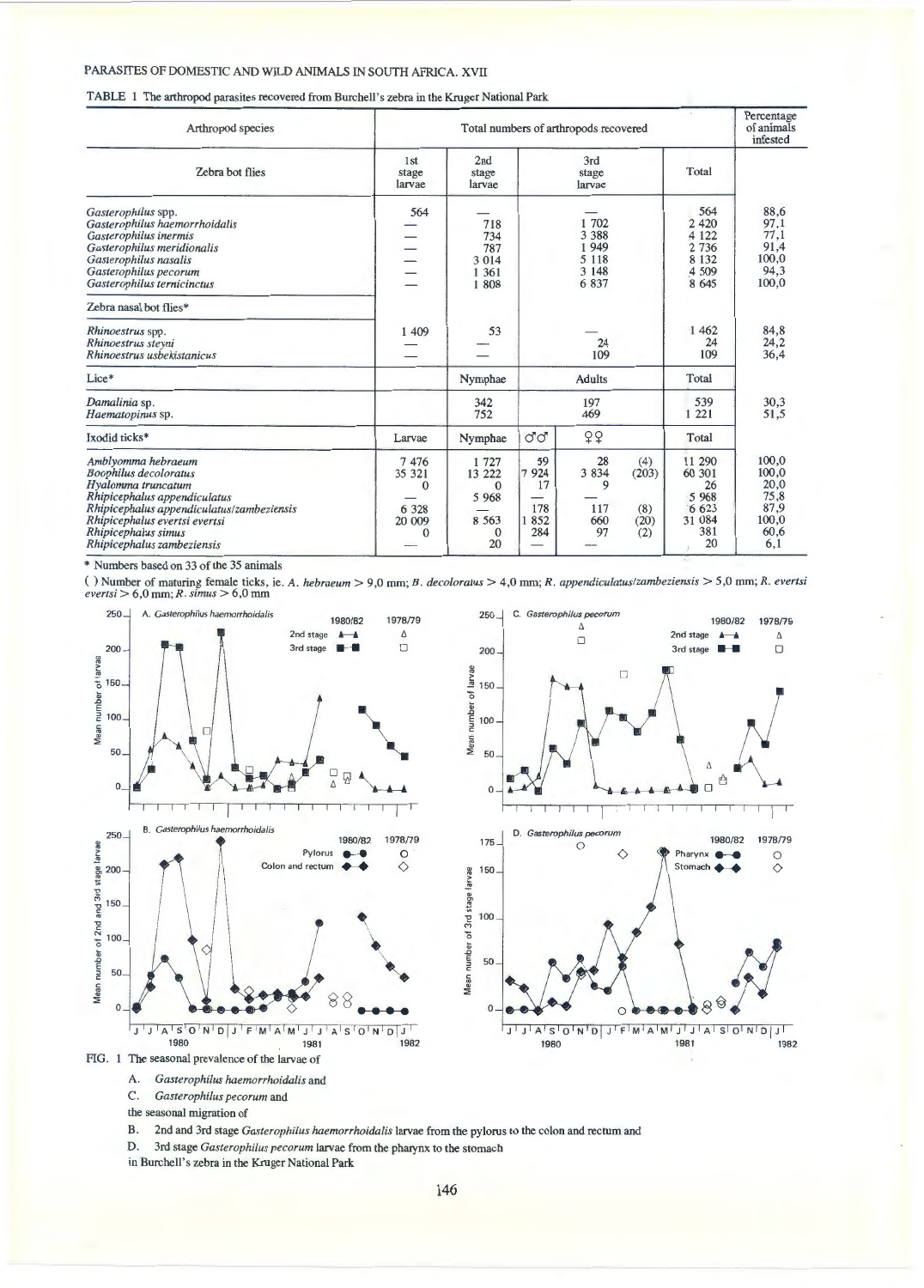| $\frac{3}{2}$<br>ć<br>j<br>l             |  |
|------------------------------------------|--|
| ï                                        |  |
|                                          |  |
|                                          |  |
| ا<br>ī                                   |  |
| I                                        |  |
|                                          |  |
| I<br>l<br>;<br>l<br>$\ddot{\phantom{a}}$ |  |
| ۱<br>l                                   |  |

|                    |                           |               |         |     |                   |             |                        | Numbers (percentages) of larvae recovered |                                             |                         |                          |                 |                         |                             |                          |                                |                          |
|--------------------|---------------------------|---------------|---------|-----|-------------------|-------------|------------------------|-------------------------------------------|---------------------------------------------|-------------------------|--------------------------|-----------------|-------------------------|-----------------------------|--------------------------|--------------------------------|--------------------------|
| Gasterophilus spp. | Stage of de-<br>velopment |               | Tongue* |     | Peridontal spaces |             | Pharynx                | Cardiac region of<br>stomach              |                                             | Pylorus and<br>duodenum |                          |                 | Small intestine         | dorsal colon<br>Ventral and |                          | Descending colon<br>and rectum |                          |
| Gasterophilus spp. | $\overline{\mathbf{sl}}$  | 38            | (6, 74) | 526 | (93, 26)          |             |                        |                                           |                                             |                         |                          |                 |                         |                             |                          |                                |                          |
| G. haemorrhoidalis | $2nd$<br>$3rd$            |               |         | 6   | (0, 84)           |             |                        | 6                                         | (0, 84)                                     | 479<br>67               | $(66, 71)$<br>$(3, 94)$  | $\sigma$ $\sim$ | $\binom{1,25}{0,12}$    | 124<br>1362                 | $(17, 27)$<br>$(80, 02)$ | $\frac{94}{271}$               | $(13,09)$<br>$(15,92)$   |
| G. inermis         | $2nd$<br>$3rd$            |               | (0, 14) |     |                   |             |                        |                                           |                                             |                         |                          |                 |                         | $\infty$                    | (0,24)                   | 3 380<br>733                   | $(99, 86)$<br>$(99, 76)$ |
| G. meridionalis    | $2nd$<br>3rd              |               |         |     | (0,13)            |             |                        | $\equiv$                                  | (0,13)                                      | 700<br>876              | $(88, 94)$<br>$(96, 26)$ | 85<br>55        | $(10, 80)$<br>$(2, 82)$ |                             | (0,36)                   |                                |                          |
| G. nasalis         | $2nd$<br>3rd              |               |         | 26  | (0, 86)           |             |                        | 23<br>24                                  | $\begin{array}{c} 0,96 \\ 0,47 \end{array}$ | 2878<br>5056            | $(95, 49)$<br>$(98, 79)$ | 85              | $(2,66)$<br>$(0,68)$    | $\sim$                      | (0,04)                   |                                | $\binom{0,03}{0,02}$     |
| G. pecorum         | $2nd$<br>$3rd$            | $\frac{3}{2}$ | (0,96)  |     | (0,07)            | 1336<br>957 | $(98,16)$<br>$(30,40)$ | 2 172<br>$\equiv$                         | (0, 81)<br>(69, 00)                         |                         | (0,09)                   |                 |                         |                             | (0,22)                   |                                | (0, 29)                  |
| G. ternicinctus    | $2nd$<br>$3rd$            |               |         | 192 | (10, 62)          |             | (0, 16)                | 1602<br>6726                              | (98, 38)<br>(88, 61)                        | 24                      | $\binom{0,61}{0,35}$     |                 | (0,01)                  | $\overline{19}$             | (0, 28)                  | 67                             | (0,98)                   |

147

Bold print indicates preferred site of attachment Bold print indicates preferred site of attachment

<sup>\*</sup> Tongues of 28 zebras examined \* Tongues of 28 zebras examined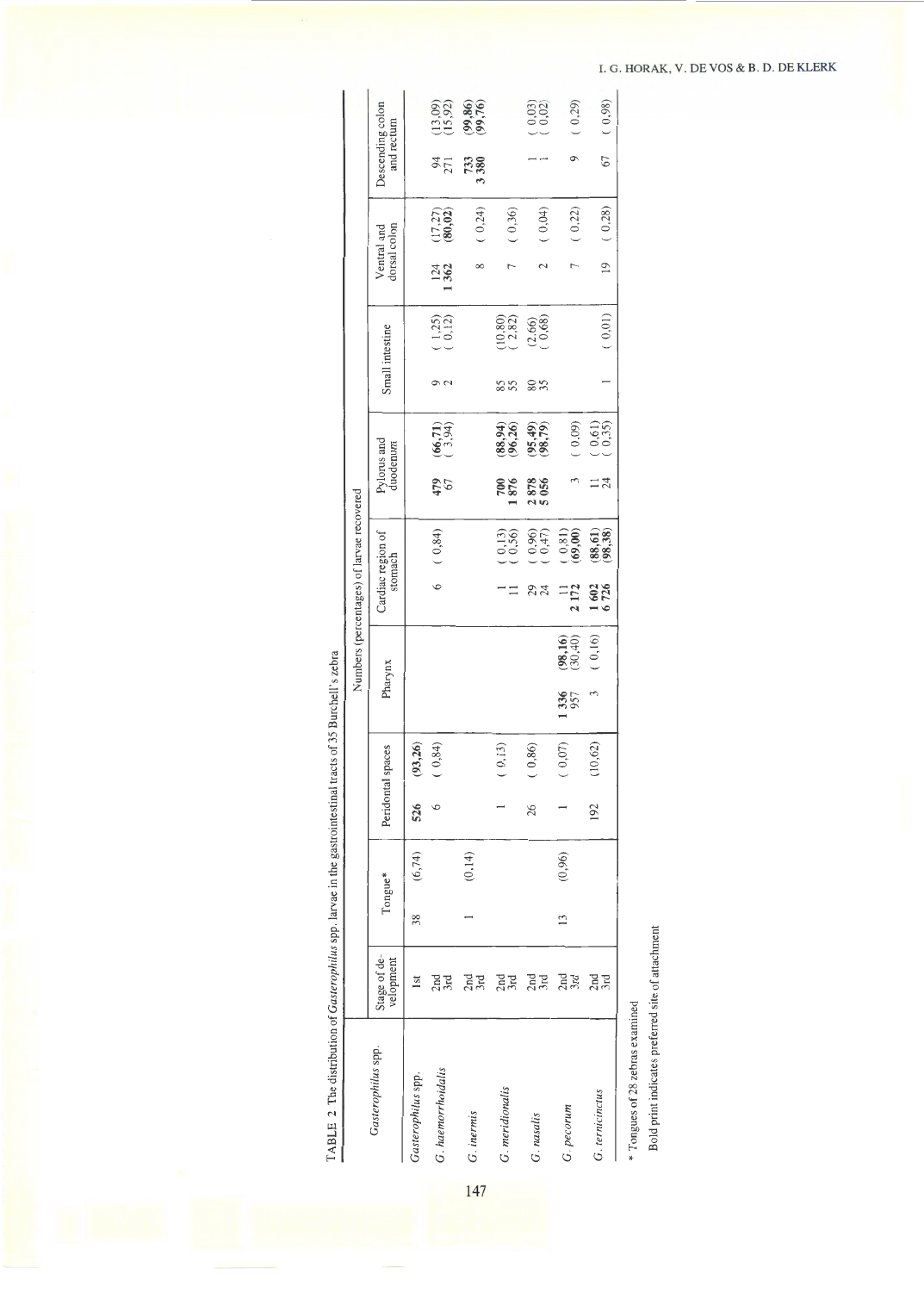No attempt was made to differentiate the 1st stage *Gasterophilus* spp. larvae or the 1st and 2nd stage *Rhinoestrus* spp. larvae. All stages of *Rhipicephalus appendiculatus* and of *Rhipicephalus zambeziensis* were recovered from the zebras. We do not have the confidence, however, to unreservedly assign all the larvae or adults recovered to one or the other of these 2 species, and we have therefore lumped them together as *Rhipicephalus appendiculatus!zambeziensis.* 

The material collected from the hides of 2 zebras could not be examined as formalin had not been added and it had decomposed.

#### *Gasterophilids*

The distribution of the various *Gasterophilus* spp. in the gastro-intestinal tracts of the zebras is summarized in Table 2.

*Gasterophilus haemorrhoidalis* (Fig. 1 a & b). The largest numbers of 2nd stage larvae were recovered from the pylorus and duodenum and were generally present from April or July-October. Migration from the pylorus to the colon was completed during October. Third stage larvae preferred the ventral and dorsal colon where they reached a peak from August-December. Some of these larvae were also recovered from the descending colon and rectum.

*Gasterophilus pecorum* (Fig. 1 c & d). The greatest number of 2nd stage larvae was found in the pharynx, where they were present from August or September-November. Migration of 3rd stage larvae from the pharynx to the stomach commenced during November and was completed by February or March. The cardiac region of the stomach was the preferred site of attachment of 3rd stage larvae and they reached peak numbers



A. *Gasterophilus inermis* 

- B. *Gasterophilus meridionalis*
- C. *Gasterophilus nasalis* and

D. *Gasterophilus ternicinctus* 

in Burchell's zebra in the Kruger National Park

from November-June. Two Zebra foals, approximately 6 months of age and shot during June 1980 and May 1981 respectively, harboured no 2nd or 3rd stage larvae.

The seasonal prevalence of the other *Gasterophilus*  spp. larvae is graphically illustrated in Fig 2.

*Gasterophilus inermis.* The vast majority of 2nd and 3rd stage larvae attached in the descending colon and rectum (Table 2). Second stage larvae were generally more prevalent from April-August and 3rd stage from October-March (Fig. 2a).

*Gasterophilus meridiana/is.* Both 2nd and 3rd stage larvae preferred the pylorus and duodenum although some were found deeply embedded in the mucosa of the small intestines (Table 2). Peak activity occurred from August or October-December and from December-April for the 2nd and 3rd stage larvae respectively (Fig. 2 b).

*Gasterophilus nasalis.* The predilection site for both 2nd and 3rd stage larvae was the pylorus and duodenum (Table 2). No clear pattern of seasonal abundance could be determined (Fig.  $2 c$ ).

*Gasterophilus ternicinctus.* The cardiac region of the stomach was the preferred site of attachment for 2nd and 3rd stage larvae (Table 2). The 2nd stage larvae exhibited no clear pattern of seasonal prevalence, while the 3rd stage was usually most prevalent from August-March (Fig. 2 d). In the laboratory the pupal period of mature 3rd stage larvae collected during January 1981 was 23 and 24 days, while that for larvae collected during February 1981 ranged between 24 and 28 days.

#### *Oestrids*

The seasonal abundance of the *Rhinoestrus* spp. 1st stage larvae is graphically illustrated in Fig. 3.

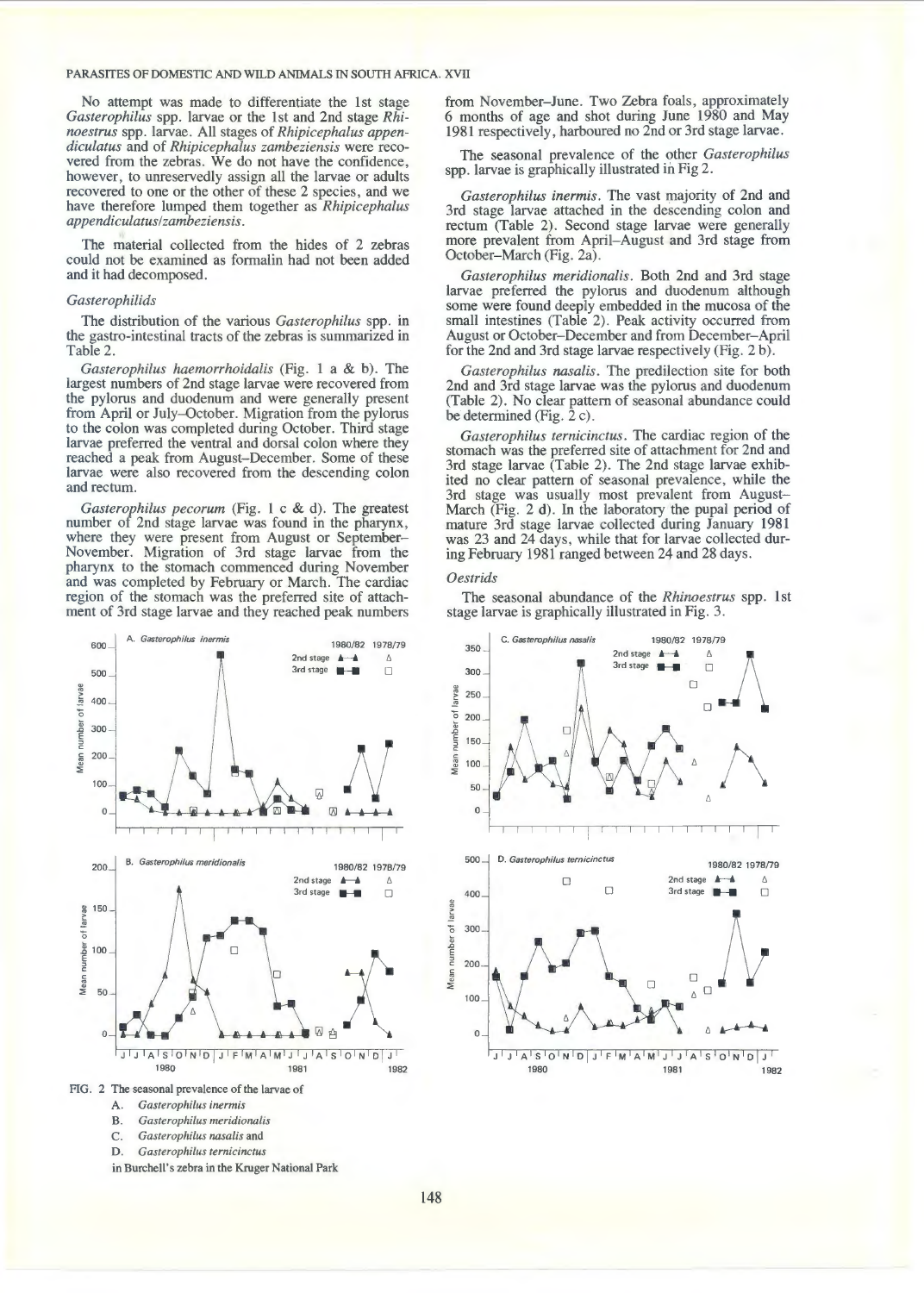

FIG. 3 The seasonal prevalence of 1st stage *Rhinoestrus* spp. larvae in the nasal passages of Burchell's zebra in the Kruger National Park

First stage larvae were generally present in the greatest numbers from November or January-March. Small numbers of 2nd stage larvae were present during February, May and August 1979, June-August 1980, January-April and June and July 1981. Third stage larvae of *Rhinoestrus steyni* were recovered in small numbers during May 1979, June and July 1980, March, April and June 1981. Small numbers of 3rd stage R. usbekista*nicus* larvae were present during May, August and September 1979, July and August 1980, March and May-July 1981.

The pupal period of *R. steyni* at room temperature in the laboratory at Onderstepoort was 55 days for a mature larva collected during July 1980 and ranged between 32



and 33 days for larvae collected during March 1981. The pupal period of *R. usbekistanicus* was 36 and 37 days for larvae collected on 13 and 14 August 1979, 55 days for a larva collected during July 1980 and 29 days for a larva collected on 21 August 1980.

# *Lice*

Lice belonging to 2 genera, *Damalinia* and *Haematopinus,* were recovered but were not identified specifically.

No clear pattern of seasonal abundance could be established for either genus.

# *Ixodid ticks*

The seasonal prevalence of the 4 most abundant tick species is graphically illustrated in Fig. 4. All stages of development of *B. decoloratus* are combined in the graph.

*A. hebraeum.* Peak numbers of larvae were recovered from July-September and during December 1980 and June 1981. Peak numbers of nymphae were present during September 1979 and August and September 1980. Few adults were recovered at any time and these are not included in the graph.

*B. decoloratus.* The percentages of ticks in the various stages of development on the heads and ears; necks, bodies, tails and upper legs; and lower legs and feet of 31 of the 35 zebras are summarized in Table 3.

The vast majority of *B. decoloratus* were recovered from the necks, bodies, tails and upper legs of the zebras. Higher percentages of these ticks were in the nymphal and adult stages of development than were those present on the heads and ears or lower legs and feet.



FIG. 4 The seasonal prevalence of

- A. *Amblyomma hebraeum*
- B. *Boophilus decoloratus*
- C. *Rhipicephalus* spp. larvae and *Rhipicephalus appendiculatus* nymphae and
- D. *Rhipicephalus evertsi evertsi*
- on Burchell's zebra in the Kruger National Park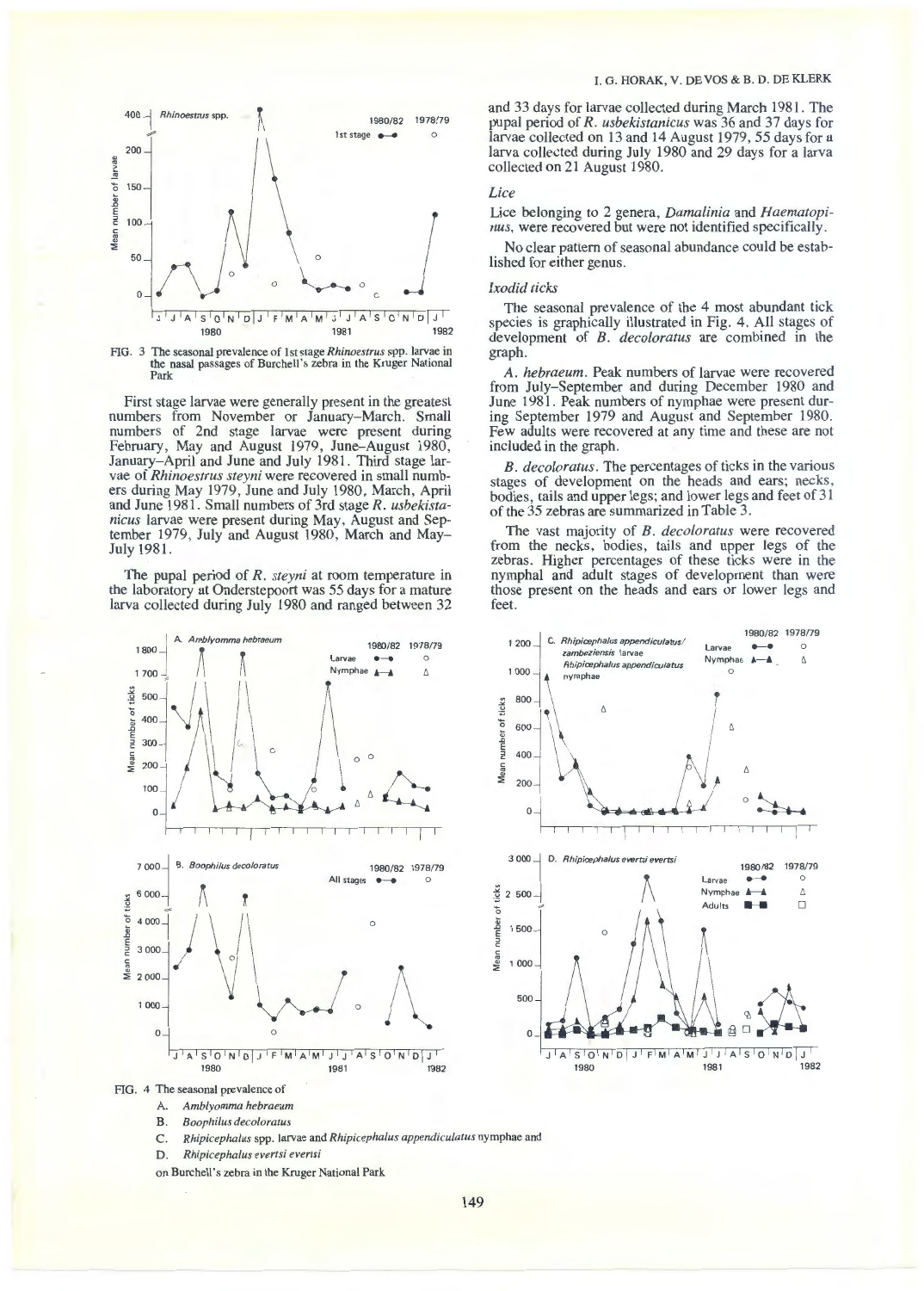TABLE 3 The proportional distribution of the various stages of development of *Boophilus deco/oratus* on 31 Burchell's zebra

|                                                                         | Total number                 |                         | Percentage in each stage of development |                        |                      |
|-------------------------------------------------------------------------|------------------------------|-------------------------|-----------------------------------------|------------------------|----------------------|
| Site                                                                    | of ticks<br>recovered        | Larvae                  | Nymphae                                 | Males                  | Females              |
| Head and ears<br>Neck, body, tail and upper legs<br>Lower legs and feet | 5 3 4 8<br>49 768<br>4 7 9 9 | 76,20<br>56,13<br>66,58 | 13,44<br>23,20<br>18.46                 | 7,55<br>13,88<br>10,31 | 2,81<br>6,79<br>4,65 |

Burdens reached a peak during September 1979 and September and December 1980.

*R. appendiculatus!zambeziensis.* Larvae of this group were most numerous during August 1979, July 1980 and July 1981. Peak numbers of *R. appendiculatus* nymphae were present during November 1978, August 1979 and July 1980 and a peak also occurred during the period July-October 1981. Only 20 *R. zambeziensis* nymphae were recovered, and these came from an animal shot during July 1981 and another shot during January 1982. Few *R. appendiculatus!zambeziensis* adults were recovered and these are not included in the graph.

*R. evertsi evertsi.* Larvae and nymphae reached peaks during November 1979, September 1980, January-March and June 1981. Comparatively large numbers of adults were recovered during November 1978 and March and November 1981 .

*Rhipicephalus simus.* Peak numbers of adults were present during February and May 1979, March 1981 and January 1982.

The monthly mean minimum and maximum atmospheric temperatures and monthly rainfall measured at Skukuza are graphically illustrated in Fig. 5.

With the exception of August 1981, mean maximum temperatures always exceeded 25  $^{\circ}$ C and, with the exception of July 1979, June and July 1980 and June 1981, mean minimum temperatures exceeded 5 °C. Most rain generally fell during the period September-April.



FIG. 5 The monthly mean minimum and maximum atmospheric temperatures and monthly rainfall at Skukuza from November 1978-January 1982

# *Gasterophilids*

Of the 6 species of *Gasterophilus* larvae recovered *G. meridionalis* and *G. ternicinctus* are peculiar to Burchell's zebra, while *G. haemorrhoidalis, G. inermis, G. nasalis* and *G. pecorum* are also found in domestic horses (Zumpt, 1965). With the exception of *G. pecorum,* the same species were recovered by Howard (1981) from 34 Burchell's zebras he examined in and around Lochinvar National Park in Zambia.

**DISCUSSION** 

The small number of 1st stage *Gasterophilus* spp. larvae recovered in the present study is possibly an indication of a poor recovery technique. It may also indicate that the larvae spend a comparatively short time in this stage of development compared with that spent in the later stages. Likewise, the smaller numbers of 2nd stage larvae recovered compared with the numbers of 3rd stage larvae are an indication of the comparative lengths of time spent in these stages.

Third stage larvae of *G. pecorum* and *G. ternicinctus*  both occur in the cardiac region of the stomach (Table 2). However, they seem to avoid competition for space by the fact that *G. pecorum* reaches peak numbers from November-June and *G. ternicinctus* generally from August-March (Fig. lc,2d). The larvae of *G. haemorrhoidalis, G. meridiana/is* and *G. nasalis* attach in the pyloric region of the stomach and the anterior portion of the duodenum (Table 2). Competition between the former 2 seems to be avoided by the fact that *G. haemorrhoidalis* peaks in this site from April-September compared with December-April for *G. meridionalis* (Fig. 1 b,2b). Large numbers of *G. nasalis* larvae may be present in the pyloric region of the stomach at any time of the year (Fig. 2c).

The localities from which the *Gasterophilus* spp. larvae were recovered and the seasonal occurrence of the 2nd and 3rd stage larvae allow one to speculate what their life cycles might be.

*G. haemorrhoidalis.* Eggs are probably deposited from February-June or July. First stage larvae moult to the 2nd stage from March-July or August and these moult to the 3rd stage from June–November. Third stage larvae leave the zebra to pupate from November-March.

Zumpt (1965) stated that the 2nd stage larvae moult to the 3rd stage in the stomach and duodenum before migrating to the rectum. In the present survey migration to the colon and rectum took place while the larvae were in the 2nd or 3rd stage. It did not appear as if a period spent in the stomach or duodenum was a prerequisite before migration to the colon and rectum took place. Those larvae that did attach in the stomach had all migrated to the colon and rectum by October or November (Fig. lb). The majority of larvae were found in the ventral and dorsal colon (Table 2) and few were present in the descending colon and rectum, a site that Zumpt (1965) and Howard (1981) found was favoured by larvae of this species.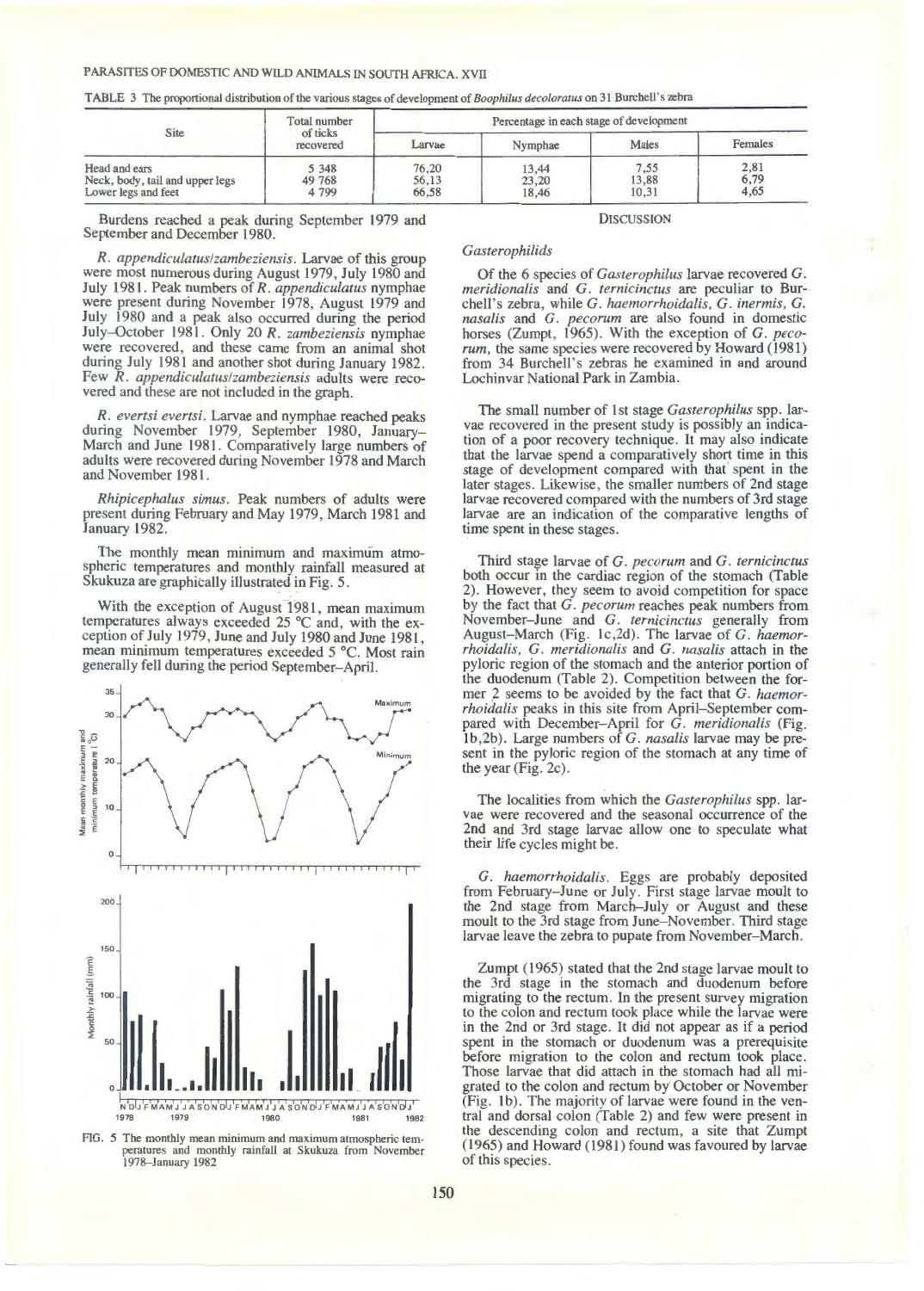G. *inermis.* Eggs are probably deposited from February-May. First stage larvae moult to the 2nd stage from March-June and these to the 3rd stage from May-August. Third stage larvae leave the zebras to pupate from December-March.

G. *meridionalis.* Eggs are probably deposited from June-September. The fact that the 2 6-month-old zebras slaughtered during June 1980 and May 1981, respectively, harboured no 2nd and 3rd stage larvae of this species, while the 2 older zebras examined at the same time were infested, supports this suggestion. First stage larvae moult to the 2nd stage from August-October. These in tum moult to the 3rd stage from October-December and moulting is completed by January. The 3rd stage larvae leave the zebra to pupate from April-August. Only 1 life cycle per year seems possible in the Kruger National Park.

G. *nasalis.* The presence of 2nd and 3rd stage larvae throughout the year and the fluctuations in their numbers suggest either that more than 1 life cycle per year can be completed in the Kruger National Park or that the life cycle can continue uninterruptedly throughout the year.

In New Zealand Kettle (1974) found that G. *nasalis*  adults were active from December-June and that this species probably overwintered as 3rd stage larvae. The incidence of infestation was 59% and the median number of larvae per horse was 14. In Kentucky, in the United States of America, Drudge et al. (1975) found that 80,7% of horses were infested with G. *nasalis* and the mean burden consisted of 52 larvae. They suggested that the horses in their study became infested only between May and November. Hatch *et al.* (1976) found that 28,6% of horses slaughtered at an abattoir near Dublin in Ireland were infested with G. *nasalis,* but at an abattoir near Belfast none were infested.

G. *pecorum.* Eggs are probably deposited from May-September. This supposition is supported by the fact that 2 6-month-old foals, slaughtered during June 1980 and May 1981, respectively harboured no 2nd or 3rd stage G. *pecorum* larvae, while the older zebras slaughtered at the same time were both infested. Both these foals had fairly large burdens of 1st stage larvae, which may either have been, or have included, G. *pecorum* larvae. The 1st stage larvae moult to the 2nd stage from July-October and the majority of these attach in the pharynx. Second stage larvae moult to the 3rd stage from September-December and these migrate from the pharynx to the cardiac region of the stomach from November-February (Fig. 1). The 3rd stage larvae leave the zebras and pupate from April-July. Zumpt (1965) states that in southern Africa adults hatch from February-May and again in August after a pupal period of 20–26 days. Only 1 generation per year seems likely.

G. *ternicinctus.* The presence of relatively large numbers of 2nd and 3rd stage larvae at all times suggests that the life cycle can continue throughout the year. This is further confirmed by Zumpt's observation (1965) that adults hatched in April and May and in November and December. In the present survey mature larvae were present during January and February 1981, and these gave rise to flies during February and March, respectively, after pupal periods lasting 23-28 days.

## *Oestrids*

The large number of 1st stage *Rhinoestrus* spp. larvae recovered compared with the relatively small numbers of 2nd and 3rd stage larvae suggests that many larvae are lost during development. This is perhaps not surprising as, unlike *Oestrus ovis,* in which the 2nd and 3rd stage larvae inhabit the sinus cavities (Horak, 1977), 2nd and 3rd stage *R. steyni* and *R. usbekistanicus* are found in the posterior naso-pharyngeal region, and possibly they are more easily dislodged from there.

*R. steyni.* The seasonal incidence of larvae of this nasal bot fly in zebras in the Kruger National Park suggests that more than 1 life cycle can be completed annually. First stage larvae are presumably deposited in or around the nostrils from October-April or May. These moult to the 2nd stage from January and to the 3rd stage from March onwards. Mature 3rd stage larvae are already present in March and these leave the nostrils from March onwards until virtually all have left by July or August.

A pupal period of 32-33 days was recorded in the laboratory for 3rd stage larvae collected during March. If this finding is applicable to field conditions in the Kruger Park, which is still very warm during March (Fig. 5), it would be possible for a 2nd generation of 1st stage larvae to be deposited during April or May. These larvae would have to complete their development rapidly in order to have left the zebras by September.

*R. usbekistanicus.* The recovery of mature 3rd stage larvae during only July, August and September suggests that this fly completes a single life cycle per year in the Kruger National Park.

The mature larvae collected during August 1979 gave rise to flies between 18 and 20 September 1979. Those collected during July and August 1980 gave rise to flies on 17 and 19 September 1980, respectively. This synchronized hatching implies that post-winter infestation would take place from mid-September onwards, a fact confirmed by the present results.

Sumpt (1965) comments on the variable speed of development of *Rhinoestrus purpureus* in horses. He states that both in this species and in *R. usbekistanicus* 2 generations per year are possible.

The life cycles of the *Rhinoestrus* spp. in zebras in the Kruger National Park are not unlike that of *0. ovis* in sheep in colder climates. In these climates only 1 or 2 generations of *0. ovis* per year are possible and larvae are deposited in summer and autumn (Kettle, 1973). *0. ovis,* however, overwinters in the nasal passages as 1st stage larvae (Cobbett & Mitchell, 1941), whereas the *Rhinoestrus* spp. overwinter in the 2nd and 3rd larval stage.

#### *Lice*

No attempt was made to identify the lice specifically because, according to Ledger (1980), considerable controversy still exists about the *Damalinia* and *Haematopinus* spp. from equids. The largest number of the *Damalinia* sp. recovered from a single zebra, an adult animal slaughtered during November 1981, was 64 nymphae and 64 adults. An 18-month-old animal slaughtered during August 1980 harboured 432 nymphae and 288 adult *Haematopinus* sp. No seasonal prevalences could be determined for either of these lice.

## *Ixodid ticks*

Horak, De Vos & Brown (1983) recovered a total of 38 305 ticks, belonging to the same species as those infesting the zebra, fron 47 blue wildebeest shot in the Kruger National Park from December 1977- November 1978. Of these ticks, 2 302 were adult, giving a ratio of 15,6:1 immature to adult ticks. The wildebeest harboured a total of 88 engorging female ticks, all of which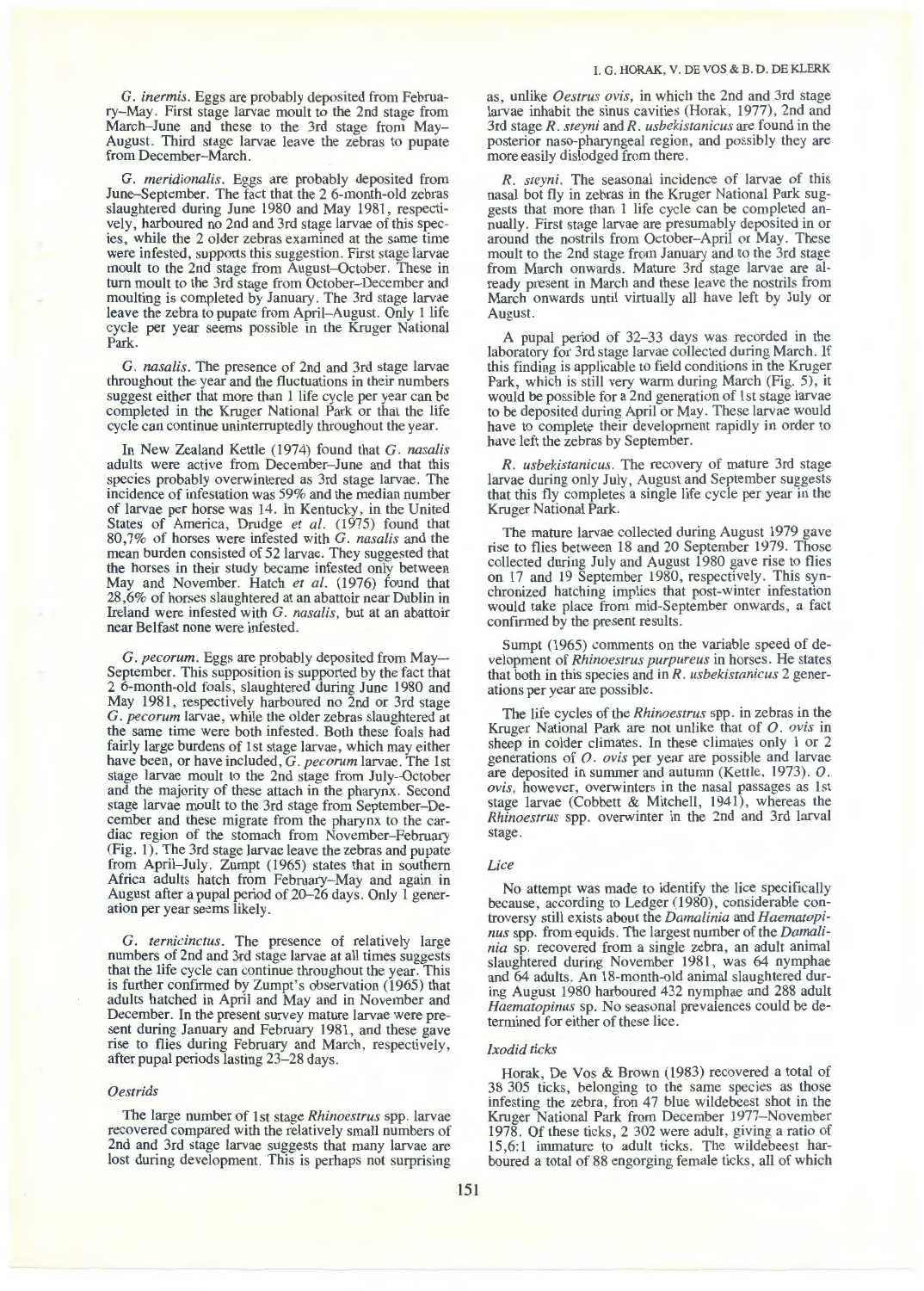TABLE 4 The mean numbers of ticks recovered from Burchell's zebras and blue wildebeest in the Kruger National Park

|                                                                                                                            |                        |                                                   |                          |                                             | Mean numbers of ticks recovered |                 |                          |                              |                             |                         |
|----------------------------------------------------------------------------------------------------------------------------|------------------------|---------------------------------------------------|--------------------------|---------------------------------------------|---------------------------------|-----------------|--------------------------|------------------------------|-----------------------------|-------------------------|
| <b>Tick species</b>                                                                                                        |                        |                                                   | Burchell's zebra         |                                             |                                 |                 |                          | <b>Blue wildebeest</b>       |                             |                         |
|                                                                                                                            | Larvae                 | Nymphae                                           | ರೆ ರೆ                    | QQ                                          | Total                           | Larvae          | Nymphae                  | ರೆ ರೆ                        | 99                          | Total                   |
| Amblyomma hebraeum<br><b>Boophilus</b> decoloratus<br>Hyalomma truncatum<br>Rhipicephalus appendiculatus/zam-<br>beziensis | 287<br>070<br>0<br>192 | 52<br>401<br>$\theta$<br>$\overline{\phantom{0}}$ | 1,8<br>240<br>0,5<br>5,4 | 0,8<br>116<br>0,3<br>3,5                    | 342<br>827<br>0,8<br>201        | 73<br>420<br>52 | 4<br>81<br>$\bf{0}$<br>_ | 0,2<br>27<br>0,1<br>$\Omega$ | 0,1<br>20<br>0,02<br>0      | 77<br>548<br>0,12<br>52 |
| Rhipicephalus appendiculatus<br>Rhipicephalus zambeziensis<br>Rhipicephalus evertsi evertsi<br>Rhipicephalus simus         | —<br>606<br>$\bf{0}$   | 181<br>0,6<br>260<br>$\mathbf{0}$                 | __<br>56<br>8,6          | $\overline{\phantom{a}}$<br>__<br>20<br>2,9 | 181<br>0,6<br>942<br>12         | 46<br>1,3       | 86<br>0,4<br>1,5         | 0.04<br>0,8<br>$\theta$      | 0,02<br>0,6<br>$\mathbf{0}$ | 86<br>0,4<br>49<br>1,3  |

were *B. decoloratus.* The 33 zebra on which tick counts were done in the present survey harboured a total of 115 693 ticks. Of these 15 059 were adult, i.e. a ratio of 6,7:1 immature to adult ticks. The zebras harboured a total of 237 engorging females of 5 different species (Table 1).

The mean tick burdens of the blue wildebeest examined by Horak, De Vos & Brown (1983) and of the zebras examined in the present survey are summarized in Table 4.

With the minor exception of the larvae of *R. simus,*  the zebras carried more ticks of every species in each stage of development than did the blue wildebeest. Although the majority of these animals were shot during different years they were shot within the same region of the park, and the differences in their tick burdens would be difficult to explain solely in terms of climatic variations between years. The 2 zebras shot during November 1978 had mean burdens of 5 565 ticks, while the 4 wildebeest examined during November 1978 had mean burdens of only 825 ticks. Burchell's zebras are therefore better hosts of the tick species infesting large herbivores within the Kruger National Park than are blue wildebeest.

*Amblyomma hebraeum.* With the possible exception of April, fairly large numbers of larvae were consistently present, which suggests that they hatch throughout the year and/or survive for a long time. The presence of nymphae in every collection, with a peak in September during 2 years of the survey, suggests that, although larvae moulted to nymphae throughout the year, some synchronous moulting of accumulated larvae must have occurred during August to give this nymphal peak. Small numbers of adults were recovered from individual animals in nearly every month of the year.

This year-round activity of the larvae and adults does not correspond with the more seasonal activity noted for this species in other surveys in South Africa. In these the greatest numbers of larvae were present in late summer and autumn and adults during summer (Baker & Ducasse, 1967; Rechav, 1982). It does, however, agree with that reported by Minshull (1981) in south-eastern Zimbabwe. The warm climate of the Kruger National Park (Fig. 5) probably makes development throughout the year possible.

The nymphal peak, however, suggests that, although conditions in general are always favourable, optimum conditions for the nymphae in the Kruger National Park prevail in early spring. In the eastern Cape Province Knight & Rechav (1978) recorded the greatest numbers of nymphae on greater kudu during November and December and in April, while Rechav (1982) recovered the greatest numbers of nymphae from cattle in early summer, with a 2nd peak during winter. In Natal, Baker & Ducasse (1967) found the greatest nymphal activity on cattle from May-September. The blue wildebeest from the Kruger National Park examined by Horak, De Vos & Brown (1983) harboured virtually no adult *A. hebraeum*  and very few nymphae, while the larval numbers exhibited a short, sharp peak during October and November. As the wildebeest carried virtually no larvae at any other time of the year it is difficult to interpret this larval peak. Horak, De Vos & Brown (1983) suggested that, as this peak occurred at the time of the northward migration of the wildebeest, it might have indicated a greater exposure to larvae of this tick during migration. The 2 zebras shot during November 1978 carried mean burdens of 108 larvae compared with the mean burdens of 265 larvae harboured by the 4 wildebeest shot during November 1978.

In Zambia MacLeod & Colbo (1976) recovered larvae and nymphae of *Amblyomma variegatum* from cattle in the ratio 5:1 to 14:1. They concluded that cattle feed sufficient larvae of this tick to maintain their own loads of nymphal infestation. In the present survey the ratio of A. *hebraeum* larvae to nymphae was 5,5:1, indicating that the zebras were feeding sufficient larvae to maintain their level of nymphal infestation. The ratio of 19,9:1 nymphae to adults on the zebras suggests either a massive mortality before the nymphae reach adulthood or that some other host is preferred by the adult ticks. Horak, Potgieter, Walker, De Vos & Boornker (1983) have found that eland, buffalo and giraffe can carry large numbers of adult *A. hebraeum.* It is thus probable that the majority of nymphae that feed on zebras moult to adults which prefer to feed on these large herbivores.

*Boophilus decoloratus.* In Natal Baker & Ducasse ( 1967) recovered peak numbers of *B. decoloratus* from calves from November-June. In the eastern Cape Province Robertson (1981) recorded peak numbers on cattle from February-June and Rechav (1982) found peak numbers generally during the periods March/April and August/September. Horak, De Vos & Brown (1983) found peak numbers on blue wildebeest in the Kruger National Park from April or May-June or July with a 2nd higher peak occurring in October. The peaks on the wildebeest closely correspond to those noted by MacLeod, Colbo, Madbouly & Mwanaumo (1977) on cattle in the Central Province of Zambia. They found however, that the major peak occurred during May and the minor peak during October.

In the present survey peak numbers were recovered from the zebras during September 1979 and 1980 and December 1980. The September peaks correspond closely to the October peak recorded on blue wildebeest during 1978 by Horak, De Vos & Brown (1983). These spring peaks could be due to synchronous hatching of large numbers of larvae (Robertson, 1981) coupled with a decrease in host resistance brought about by poor nutrition during the preceding winter months.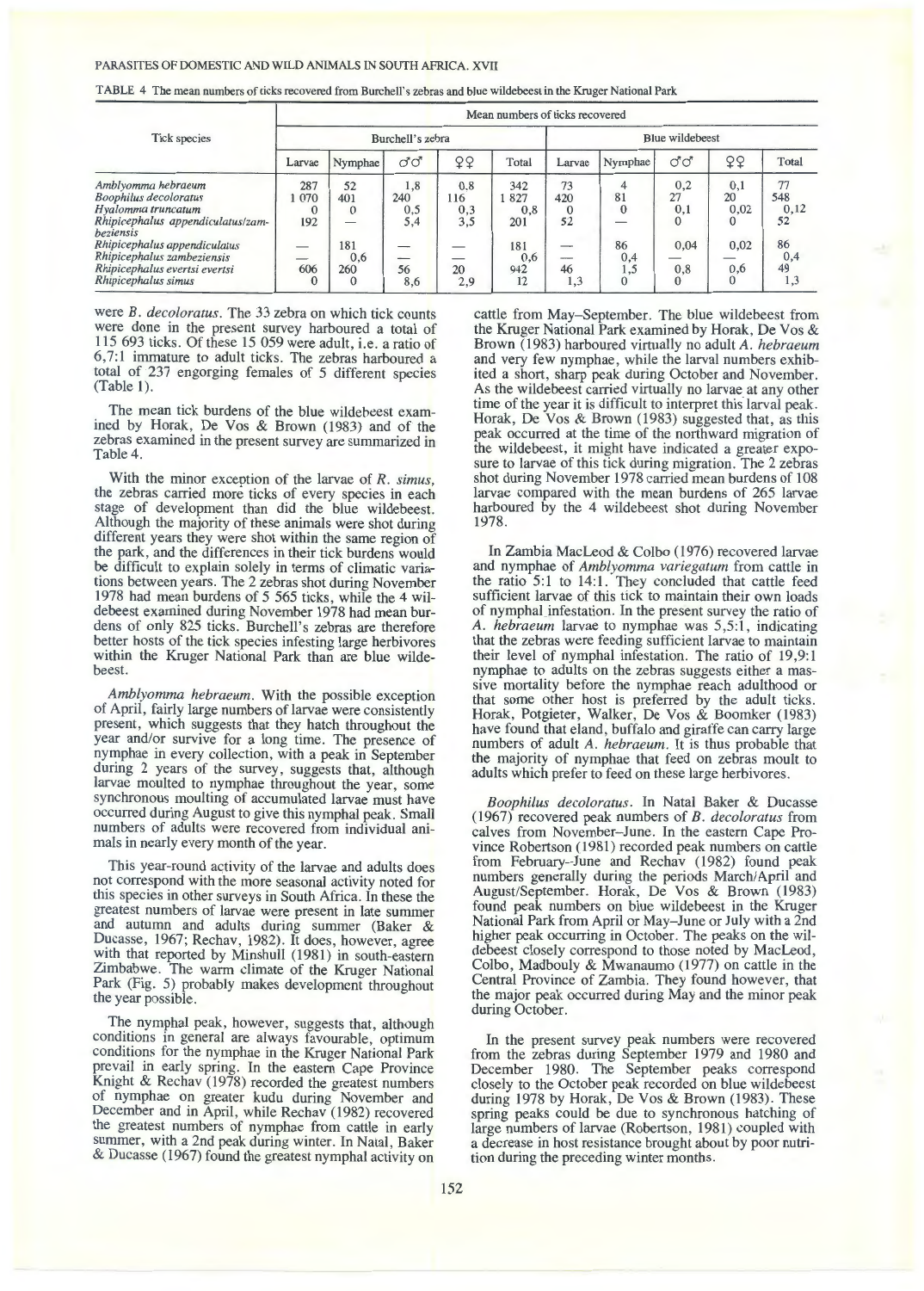A reduction in numbers of *B. decoloratus* occurred between the larval and nymphal stages on the zebras. Horak, De Vos & Brown (1983) recorded a proportionally even greater reduction on blue wildebeest in the Kruger National Park. One of the ways in which resistance to infestation with *Boophilus microplus* on cattle is manifested is by a considerable loss of ticks between the larval and nymphal stages (Wagland, 1979). As the reduction in numbers between these stages was not large on the Zebras, one can assume that these animals did not possess a high degree of resistance to infestation.

Possible resistance to infestation is not the only reason for a decrease in numbers between the larval and nymphal stages of *B. decoloratus* on the zebras. Larvae attached to the heads and ears and to the lower legs and feet of the zebras have less chance of developing to the nymphal stage than those attached to the neck, body, tail and upper legs (Table 3). This is possibly because the ticks are more exposed on the former sites and hence the larger nymphae are more likely to be dislodged than are the larvae. Newly moulted nymphae may also migrate to more favourable sites of attachment.

Apparently very little loss occurs during the transition from the nymphal to the adult stage (Tables 1 and 3). However, only 5,3% of the female population on the zebras had reached a length of 4,0 mm. This length is only slightly less than the 4,5 mm given by Wharton & Utech (1970) for *B. microplus* females (which are larger than those of *B. decoloratus)* that will complete their engorgement and detach within the following 24 h. On hosts constantly exposed to reinfestation one would theoretically expect 14,3 %  $(^{1}/_{7})$  of a female tick population, which spends approximately 7 days on the host, to have reached 4,0 mm during the previous 24 h before detaching. A reduction in the number of female ticks which reach 4,5 mm in length is a characteristic of resistance of cattle to *B. microplus* (Sutherst, Wharton, Cook, Sutherland & Bourne, 1979).

It would be interesting to know what role red-billed oxpeckers, which are common in the Kruger National Park, play in keeping the numbers of engorging female *B. decoloratus* low. This tick is one of the preferred foods of these birds (Bezuidenhout & Stutterheim, 1980).

*Rhipicephalus appendiculatuslzambeziensis.* The seasonal occurrence (May-September) of *R. appendiculatuslzambeziensis* larvae on the zebras is the same as that recorded for these larvae on blue wildebeest (Horak, De Vos & Brown, 1983). This is later than the March or April- July peak recorded for *R. appendiculatus* larvae on impala and cattle in the northern Transvaal by Horak (1982).

But for 1 zebra, which harboured a large number of R. appendiculatus nymphae during November 1978, most *a*ymphae of this tick were recovered from July-October (Fig. 4). This is similar to the June-October peak recorded on blue wildebeest in the Kruger National Park (Horak, De Vos & Brown, 1983) and impala and cattle in the northern Transvaal (Horak, 1982). It is later than the April-September peak on cattle in Natal (Baker & Ducasse, 1967) and shorter than the May-November peak on cattle and Angora goats in the eastern Cape Province (Rechav, 1982).

Although, in general, few were recovered, adult *R. appendiculatus/zambeziensis* were present in the greatest numbers from January-March and during May.

The number of *R. appendiculatuslzambeziensis* larvae present could not possibly have given rise to the number of *R. appendiculatus* nymphae recovered as these were nearly equal (Table 1). The small number of adults recovered has already been mentioned. These findings indicate that, although the zebras were good hosts of  $R$ . appendiculatus nymphae, they were not as suitable for the larvae or adults of *R. appendiculatus/zambeziensis.*  The wildebeest examined by Horak, De Vos & Brown ( 1983) were also relatively poor hosts of the larvae of these ticks and extremely poor hosts of the adults. Other animals such as impala, kudu and buffalo probably served as preferred hosts of these stages of development.

As in the case of the blue wildebeest (Horak, De Vos & Brown, 1983) the zebras carried very few nymphae of *R. zambeziensis.* Whether this was due to host preference or the region in which the zebras were grazing could not be determined in this survey.

*Rhipicephalus evertsi evertsi.* The several peaks of immature and adult activity recorded throughout the year can possibly be attributed to separate generations (Matson & Norval, 1977). This view that more than 1 generation can be completed within a year is further supported by the relatively short life cycle recorded for this 2-host tick in the laboratory (Rechav, Knight & Norval, 1977).

The large number of adults and larvae recovered and the high proportion of the latter that successfully developed into nymphae indicate that zebras are excellent hosts for all stages of development of this tick. This support the contention of Norval (1981) that the preferred hosts of *R. evertsi evertsi* are horses, donkeys and zebras.

Horak (1982) found that impala harboured fairly large numbers of both larvae and nymphae of this tick, but few adults. Baker & Ducasse (1967) recovered a total of 5 744 adult *R. evertsi evertsi* from cattle in Natal. When this number is compared with the 132 419 immature specimens they collected from the same animals, it is obvious that, although cattle may be considered good hosts, they are not as good as the zebras reported in the present survey.

*Rhipicephalus simus.* The preferred hosts of this tick in the Kruger National Park are zebras (this survey), large carnivores and warthogs (Horak & De Vos, unpublished data, 1982). In Zambia MacLeod *et al.* ( 1977) and MacLeod & Mwanaumo (1978) and in Zimbabwe Nor- val & Mason (1981) found warthog and lion to be amongst its preferred hosts and recovered few from zebras.

#### ACKNOWLEDGEMENTS

We wish to thank the National Parks Board for placing the zebras at our disposal.

This research was funded by the University of Pretoria and the Council for Scientific and Industrial Research.

We gratefully acknowledge the technical assistance of Mrs Moira R. Brown and Mr C. Cheney.

The graphs were drawn by Mrs Shelley Beuthin.

We very much appreciate Dr Jane B. Walker's assistance with the manuscript.